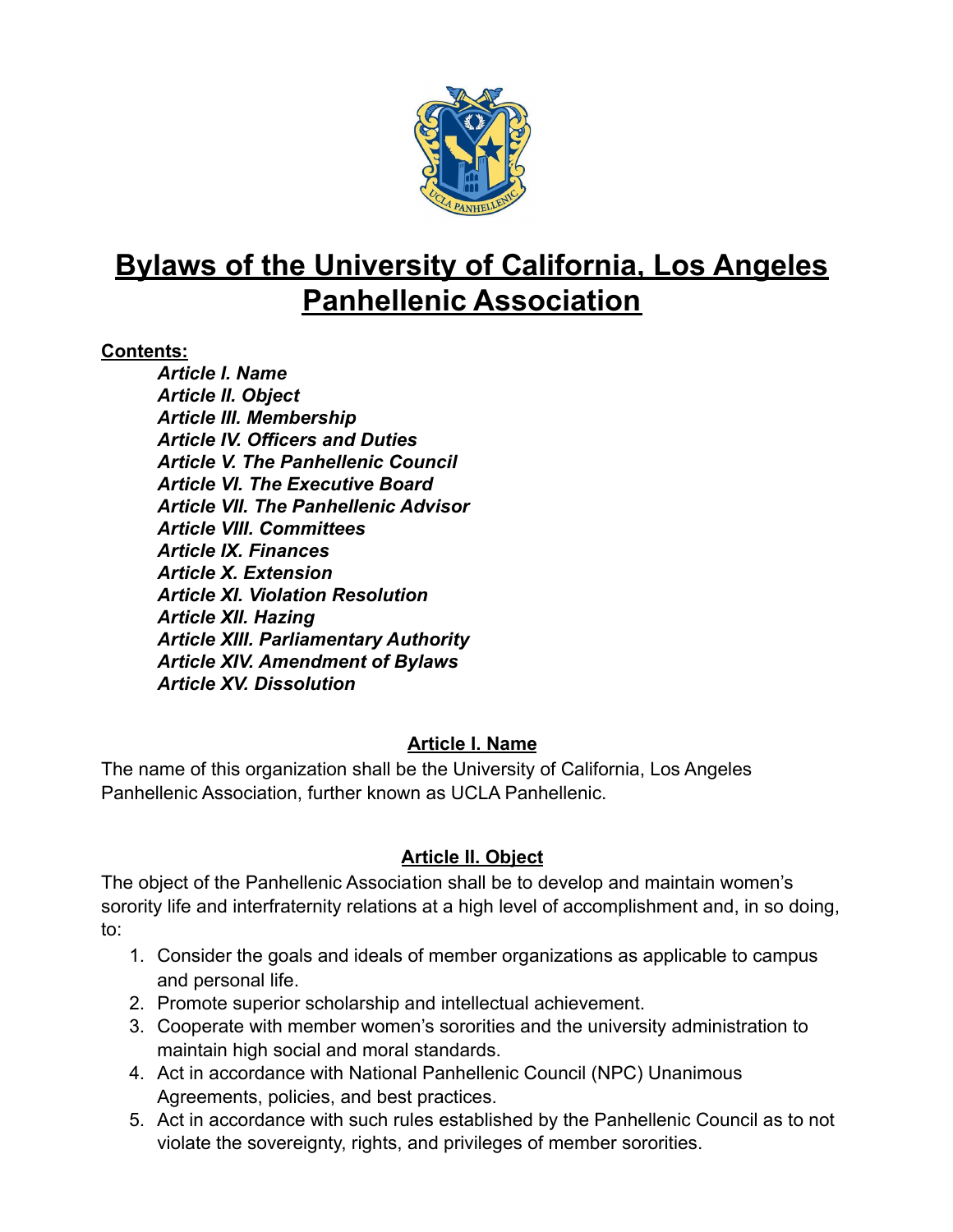## **Article III. Membership**

#### Section 1. Membership Classes:

There shall be three classes of membership: regular, provisional and associate.

- A. *Regular membership*: The regular membership of the UCLA Panhellenic Association shall be composed of all chapters of NPC sororities at UCLA. Regular members of the College Panhellenic Association shall pay dues as determined by the Panhellenic Council. Each regular member shall have a voice and one vote on all matters.
- B. *Provisional membership*: The provisional membership of the UCLA Panhellenic Association shall be composed of all colonies of NPC sororities at UCLA. Provisional members shall pay no dues and shall have voice but no vote on all matters. A provisional member shall automatically become a regular member upon being installed as a chapter of an NPC sorority.
- C. *Associate membership*: Local sororities or (inter)national or regional non-NPC member groups may apply for associate membership of the UCLA Panhellenic Association. The Panhellenic Council shall determine the membership eligibility requirements, the process for submitting an application, and approval of the application. Associate members shall pay dues as determined by the Panhellenic Council. An associate member shall have voice and one vote on all matters except extension-related matters. If they are not participating in the formal recruitment process, they shall not have a vote on recruitment rules. An associate member may be expelled for cause by a majority vote of the Panhellenic Council. An associate member shall not be entitled to vote on the question of its own expulsion.
	- a. Before a group may be granted associate membership to the Panhellenic Council, they shall have met the following conditions:
		- i. Attained a membership of at least 10 active members;
		- ii. Elected, by democratic procedures, chapter officers;
		- iii. Submitted a roster of all chapter members;
		- iv. Submitted copies of all constitutions and bylaws that govern their organization;
		- v. Submitted the name and email address of their chapter advisor; and
		- vi. Met all UCLA requirements for on-campus club/organization status.

#### Section 2. Privileges and Responsibilities of Membership:

- A. Duty of compliance: All members, without regard to membership class, shall comply with all NPC Unanimous Agreements and be subject to these UCLA Panhellenic Association bylaws, code of ethics, and any additional rules this Panhellenic Association may adopt, unless otherwise prescribed in these bylaws. Any rules adopted by this Panhellenic Association in conflict with the NPC Unanimous Agreements shall be void.
- B. A Panhellenic Council associate member has the following responsibilities:
	- a. Pay full Panhellenic dues;
	- b. Attend all Panhellenic Council meetings;
	- c. Attend all Panhellenic Council required events, with the exception of formal recruitment and its related activities;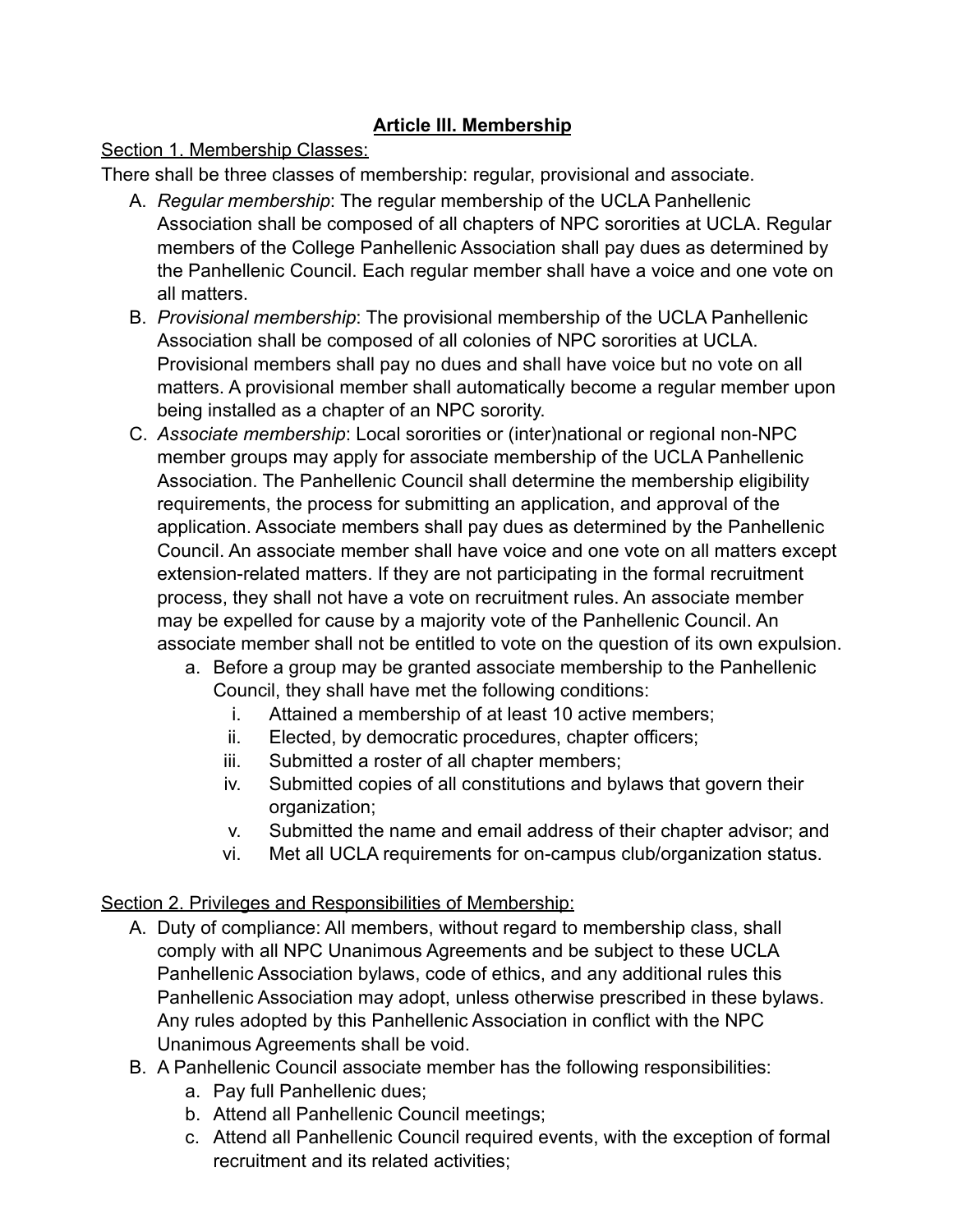- d. Maintain a membership of at least 8 active members; and
- e. Comply with all Panhellenic Council policies and University policies.

## **Article IV. Officers and Duties**

#### Section 1. Officers:

The officers of the UCLA Panhellenic Association shall be President, Executive Vice President, VP Finance, VP Membership, VP Risk Management, VP Programming, VP Scholarship, VP Community Development, VP Women's Wellness, and VP Communications.

#### Section 2. Eligibility:

A Panhellenic officer must be enrolled at the University of California, Los Angeles as a full-time student in good academic standing with the university. She must maintain a minimum 2.25 quarterly and 2.5 overall GPA throughout her term. A Panhellenic officer must be in good standing with her own organization to be eligible to serve in her role. A Panhellenic officer may not simultaneously serve as a member of her own chapter's Executive Board. A Panhellenic officer should not simultaneously hold a position in her own organization that coordinates directly with her Panhellenic officer role. Further eligibility to serve as an officer shall depend on the class of membership:

- A. Regular membership: Members from women's sororities holding regular membership in the UCLA Panhellenic Association shall be eligible to serve as any officer, given that they are an initiated member of their chapter and have completed at least two quarters of membership at the time of application.
- B. Provisional membership: Members from women's sororities holding provisional membership in the UCLA Panhellenic Association shall not be eligible to serve as an officer.
- C. Associate membership: Members from women's sororities holding associate membership in the UCLA Panhellenic Association shall not be eligible to serve as an officer in the following positions: President, Executive Vice President, Vice President Membership, and Recruitment Counselor Coordinator. After a chapter has held associate member status for one year, individual members of that chapter may apply to hold positions on the Executive Board for which they are eligible. Members of associate member chapters must have been an initiated member of their chapter for at least two quarters at the time of application.

Any candidate seeking the office of the President should have either served as a member of the Executive Council or as a member of her chapter's Executive Board before. Any candidate seeking the office of VP Membership should have participated in formal recruitment as an active chapter member at least once.

#### Section 3. Selection of Officers:

The offices of President, Executive Vice President, VP Finance, VP Membership, VP Risk Management, VP Programming, VP Scholarship, VP Community Development, VP Women's Wellness, and VP Communications of the UCLA Panhellenic Council shall be nominated by the Nominating Council and elected by the Panhellenic Council. See Section 5 for procedure details.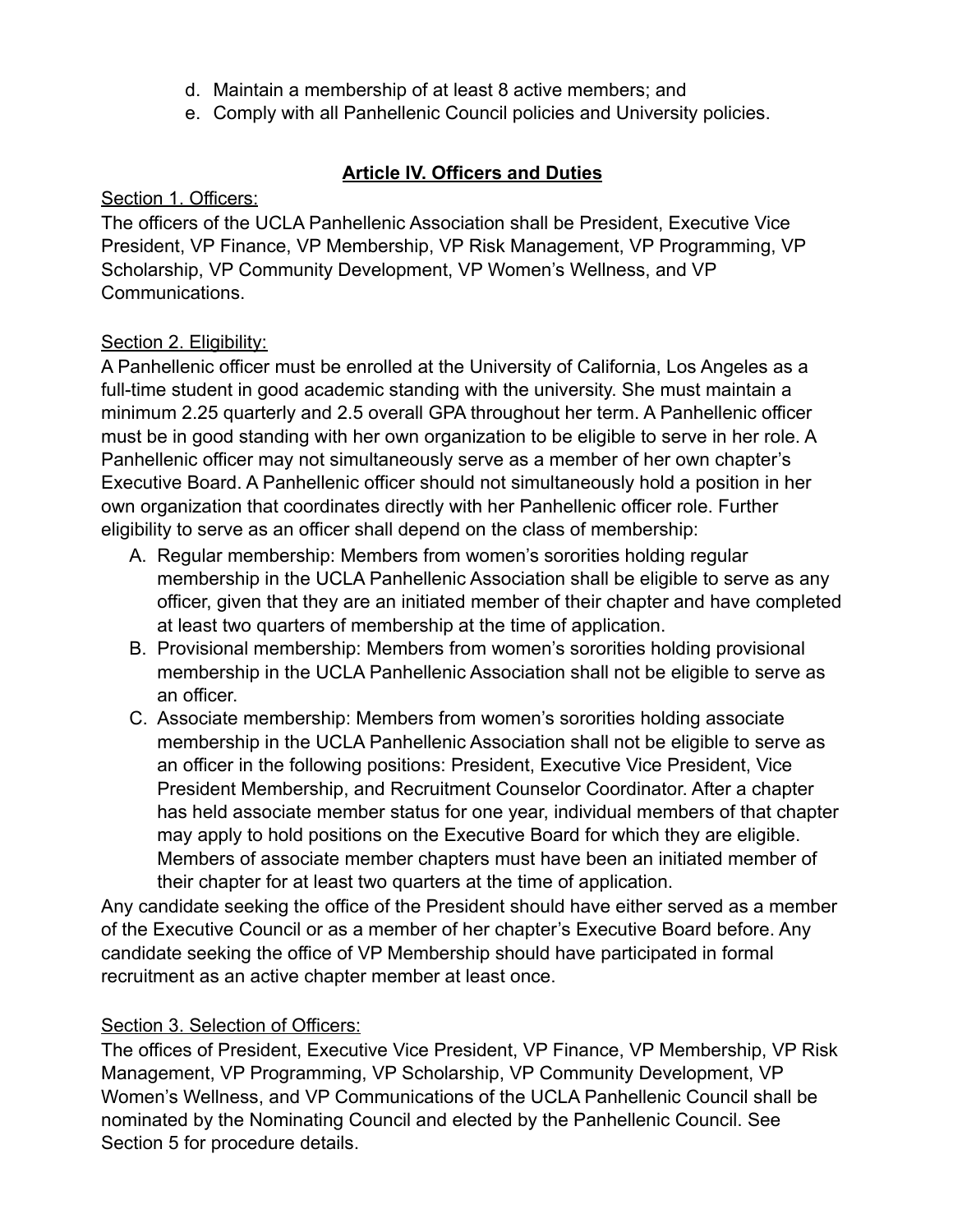#### Section 4. Office-Holding Limitations:

A women's sorority is not guaranteed any representation on the Executive Council. No more than two members from the same women's sorority shall hold office during the same term. The following positions cannot be held by members of the same chapter:

- A. President, Executive Vice President, and VP Membership;
- B. Executive Vice President and VP Risk Management; and
- C. President and VP Finance.

#### Section 5. Nomination Procedure:

The Nominating Council will select new officers for the Executive Council in the Fall Quarter of each academic year. The Nominating Council shall consist of two representatives from each member chapter as voting members, with each chapter possessing voice and one vote, and the Executive Council as ex-officio members, with voice but no vote. The Nominating Council shall participate in an interview process of all applicants for each position. This interview process shall primarily be conducted by the head of the Nominating Council, who is to be a member of the Panhellenic Executive Board who is not running for a new position on the Board and is not serving as a representative of their chapter, and the Executive Council, with the Representative Council able to ask questions to interviewees as well. After all interviews have been conducted, the Nominating Council will carry on a conversation reviewing the candidates. Then, the Nominating Council will create a slate with up to two candidates per position. Panhellenic Executive Council members (unless they are serving as the representative of their chapter on the Nominating Council) will not participate in the creation of the slate. After the slate has been created, the chapter representatives will bring the proposed slate back to their chapters to review. At the next Panhellenic Delegate meeting, the slate will be voted upon. If there is only one candidate for each position on the slate, the slate will be voted on as a whole. If there is more than one candidate for any position, the delegates will vote on each position one at a time. The Head of the Nominating Committee will determine the voting method and serve as the tie-breaker in the event that three consecutive votes end in a tie. If a candidate on the slate is not approved, and there is only one name listed for that position, any candidate who has participated in an interview may run off the floor. The council may conduct a discussion, and then there will then be a vote between the candidate on the slate and the candidate from the floor. The slate requires a 2/3 majority approval to pass. Individual candidates require a 2/3 majority approval to be elected.

#### Section 6. Term:

The officers shall serve for a term of one year or until their successors are selected. The term of office will begin immediately following their installation into office by the previous Executive Council.

#### Section 7. Removal:

Any officer may be removed for cause by a vote of two-thirds of the Panhellenic Council.

#### Section 8. Vacancies: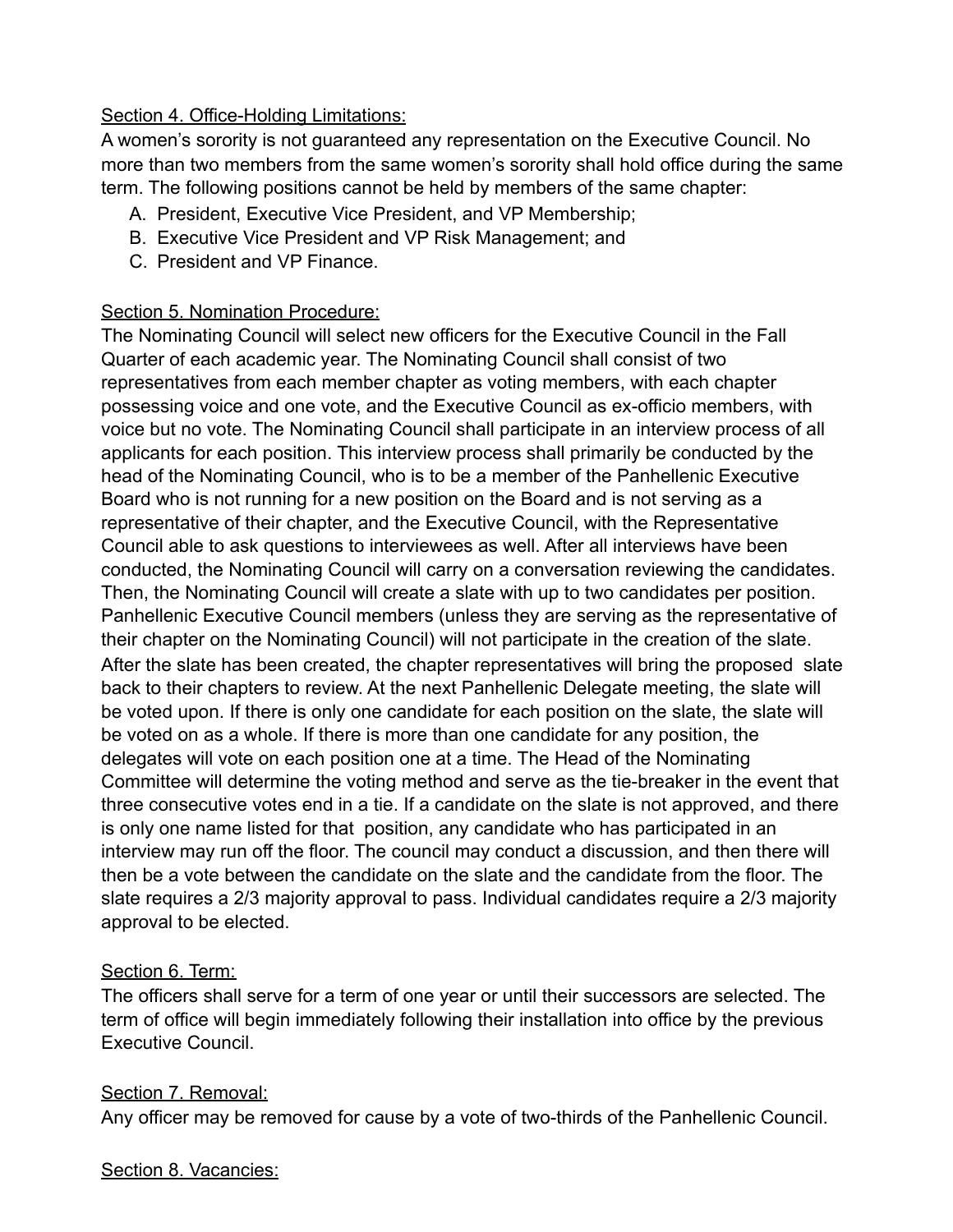Vacancies shall be filled at the discretion of the Panhellenic Executive Board by either appointment, if the vacancy occurs during Fall Quarter, or election using the same procedure outlined in Section 5, if the vacancy occurs during Winter or Spring Quarters.

## Section 9. Duties of Officers:

In addition to officer-specific duties, all officers are responsible for the following:

- 1. Attending weekly meetings of the Panhellenic Executive Board and the Panhellenic Council as scheduled;
- 2. Maintaining weekly office hours in the Office of Fraternity and Sorority Life;
- 3. Assisting in the administration of the Panhellenic formal recruitment program as needed, including arriving in the first week of September as established by the VP Membership in the preceding spring quarter and performing all duties as assigned by the Recruitment Team;
- 4. Keeping an up-to-date notebook and/or Google Drive for her position;
- 5. Training her successor; and
- 6. Participating in the appointment of her successor's Coordinator positions as applicable (see Article VIII, Section 5).
- A. The President shall:
	- a. Preside at all meetings of the Panhellenic Council;
	- b. Preside at all meetings of the Executive Board;
	- c. Serve as an ex-officio member of all Panhellenic Association committees;
	- d. Communicate regularly with the Panhellenic advisor;
	- e. Be familiar with the NPC Manual of Information and all governing documents of this Association;
	- f. Ensure that the NPC Annual Report is completed;
	- g. Communicate regularly with the NPC Area Advisor;
	- h. Maintain current copies of the UCLA Panhellenic Association bylaws and standing rules, the Panhellenic Association quarterly and/or annual budget(s), all contracts executed on behalf of the Panhellenic Association, all correspondence and materials received from the NPC Area Advisor, all College Panhellenic reports to NPC, and any other pertinent documents;
	- i. Live in Los Angeles during the summer and work in the Office of Fraternity and Sorority Life an average of 10 hours per week, reporting illness and vacations to the Panhellenic Advisor, to whom supervision is delegated for the summer break, and delegating responsibilities during absences;
		- i. The President will receive a housing stipend for the summer that she is living in Los Angeles. This stipend will be a total of \$1,000 for the three months, or \$333.33 per month, measured from the 15<sup>th</sup> of the month to the 15<sup>th</sup> of the next month, if she is not present for the entirety of the three months.
		- ii. Ex: If she is only living in Los Angeles from August 1st through the beginning of the quarter, she would receive 1.5 months' worth of the stipend (\$500).
	- j. Serve as a member of the Panhellenic Membership Recruitment Committee and Recruitment Team;
	- k. Serve as a signatory for the Panhellenic Council;
	- l. Monitor and maintain all aspects of the UCLA Panhellenic Association's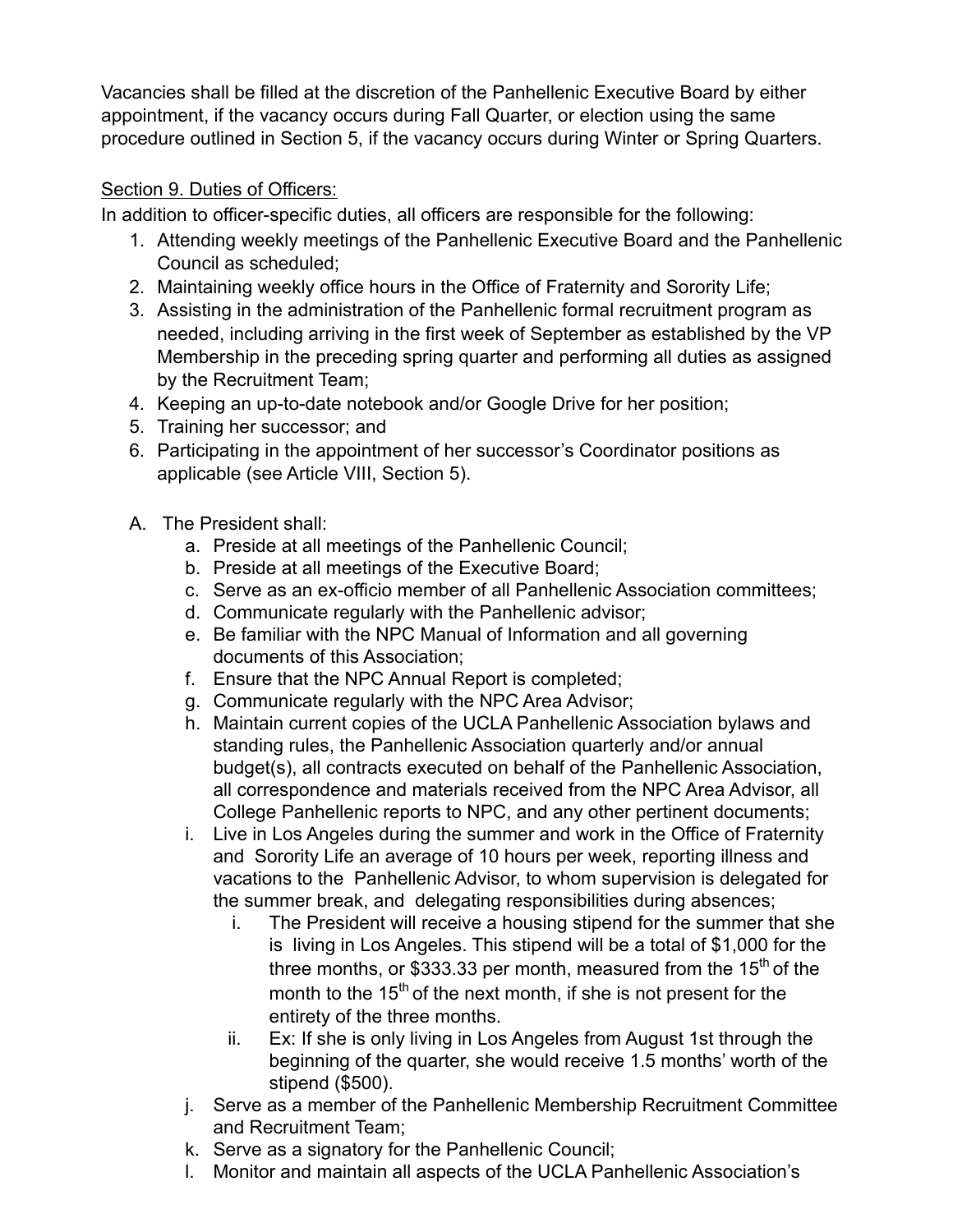Financial [Accountability](https://docs.google.com/document/u/3/d/1-Y-tjHOAfePgguMyMyZIuFMPlr_kGsv4r6oV317xxek/edit) Contract; and

- m. Perform all other duties as assigned.
- B. The Executive Vice President shall:
	- a. Perform the duties of the President in her absence;
	- b. Serve as the Judicial Board Chief Justice:
		- i. Presiding over informal resolution meetings (see standing rules), and
		- ii. Leading selection and training of Judicial Board members when necessary;
	- c. Be familiar with the NPC Manual of Information and all governing documents of this Association;
	- d. Serve as the executive of bylaw revisions:
		- i. Leading a formal check-in with chapters regarding the current Panhellenic bylaws during spring quarter, and
		- ii. Informing her successor during their transition of any changes that should be enacted in the following year;
	- e. Keep complete and up-to-date records of disciplinary matters, including mediations, and work with chapters to ensure necessary follow-up is completed;
	- f. Attend Membership Recruitment Committee meetings during the development of the formal recruitment rules and consult on relevant conversations regarding the interpretation and application of these rules;
	- g. Live in Los Angeles during the summer and work in the Office of Fraternity and Sorority Life an average of 10 hours per week, reporting illness and vacations to the Panhellenic Advisor, to whom supervision is delegated for the summer break, and delegating responsibilities during absences;
		- i. The Executive Vice President will receive a housing stipend for the summer that she is living in Los Angeles. This stipend will be a total of \$1,000 for the three months, or \$333.33 per month, measured from the 15<sup>th</sup> of the month to the 15<sup>th</sup> of the next month, if she is not present for the entirety of the three months.
		- ii. Ex. If she is only living in Los Angeles from August 1<sup>st</sup> through the beginning of the quarter, she would receive 1.5 months' worth of stipend (\$500).
	- h. Serve as a member of the Panhellenic Membership Recruitment Committee and Recruitment Team
		- i. Consult with outgoing Executive Vice President, Vice President of Finance, and chapter financial officers to identify a Formal Recruitment budget cap by the end of the sixth week of Winter Quarter annually;
		- ii. Maintain current copies of all governing documents of this Association; and
		- iii. Perform all other duties as assigned.
- C. The Vice President of Finance shall:
	- a. Supervise the finances of the UCLA Panhellenic Association and be responsible for monitoring the Panhellenic bank accounts;
	- b. Record all expenses monthly and compile at the end of each term a quarterly report, ensuring that expenses stay within the guidelines of the quarterly Panhellenic budget;
	- c. Record all recruitment income and expenses, ensuring that expenses stay within the recruitment budget;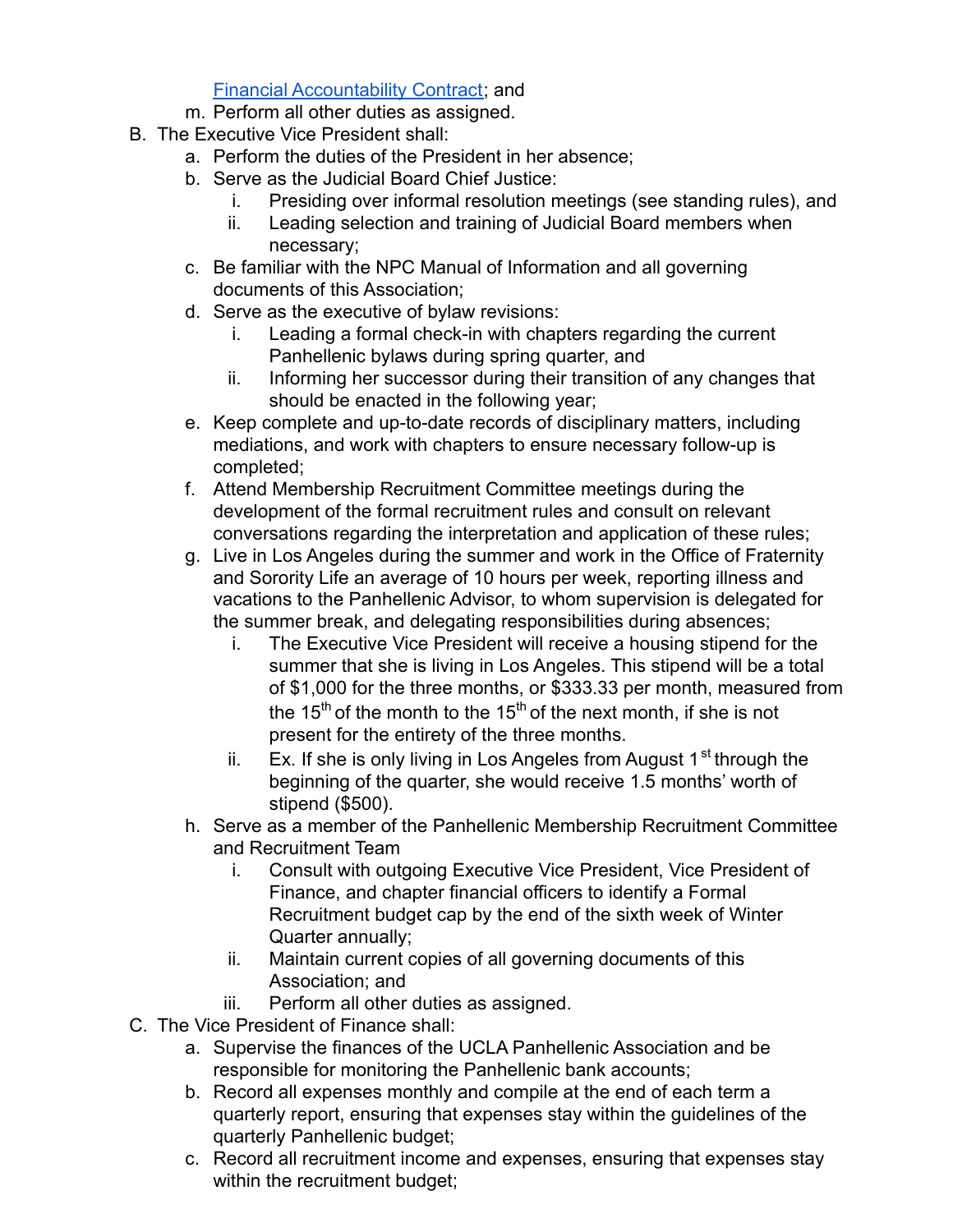- d. Monitor and authorize the spending of all Panhellenic Executive Board members and Coordinators;
- e. Issue all dues and fines to chapters and collect and deposit payments;
- f. Pay promptly annual NPC dues and all bills of the UCLA Panhellenic Association;
- g. Maintain up-to-date financial records and give a financial report at the close of her term and input said records into the appropriate accounting software;
- h. Complete requirements to maintain UCLA Panhellenic non-profit status, and handle all tax-related responsibilities for the organization;
- i. Monitor and maintain all aspects of the UCLA Panhellenic Association's Financial [Accountability](https://docs.google.com/document/u/3/d/1-Y-tjHOAfePgguMyMyZIuFMPlr_kGsv4r6oV317xxek/edit) Contract;
- j. Serve as a Recruitment Counselor during fall Formal Recruitment; and
- k. Perform all other duties as assigned
- D. The Vice President of Membership shall:
	- a. Coordinate all Panhellenic recruitment periods;
	- b. Be familiar with and follow the Standing Rules for Membership Selection, the NPC Unanimous Agreements, the current UCLA Panhellenic Recruitment Rules, and any other rules that directly or indirectly relate to recruitment periods and events;
	- c. Chair the Panhellenic Membership Recruitment Committee and the Panhellenic Recruitment Team;
	- d. Propose the types of parties, dates of recruiting, duration of parties, registration fees, Standing Rules for Membership Selection, and other facets of recruitment to the Panhellenic Council and/or the Membership Recruitment Committee (as appropriate) for approval through the Membership Recruitment Committee, consulting with the Executive Board and/or Panhellenic Advisor;
	- e. Coordinate recruitment finances with the VP Finance;
	- f. Oversee the activities of the Rho Gamma Coordinator and Recruitment Logistics Coordinator and participate in their appointment (see Article VIII, Section 5), assuming duties as necessary;
	- g. Define objectives for recruitment with the help of the Panhellenic Advisor and Executive Board;
	- h. Order and design, through consultation with the Recruitment Team and Membership Recruitment Committee, the Open House Round shirts for all Panhellenic chapters and, if applicable, the community-wide and/or Potential New Member shirts; work with the Recruitment Counselor Coordinator to organize apparel for the Recruitment Counselors;
		- i. In purchasing, the VP of Membership must consider UCLA Panhellenic goals of sustainability.
	- i. Live in Los Angeles during the summer and work in the Office of Fraternity and Sorority Life an average of 10 hours per week, reporting illness and vacations to the Panhellenic Advisor, to whom supervision is delegated for the summer break, and delegating responsibilities during absences;
		- i. The VP-Membership will receive a housing stipend for the summer that she is living in Los Angeles. This stipend will be a total of \$1,000 for the three months, or \$333.33 per month, measured from the 15<sup>th</sup> of the month to the 15<sup>th</sup> of the next month, if she is not present for the entirety of the three months.
		- ii. Ex: If she is only living in Los Angeles from August 1st through the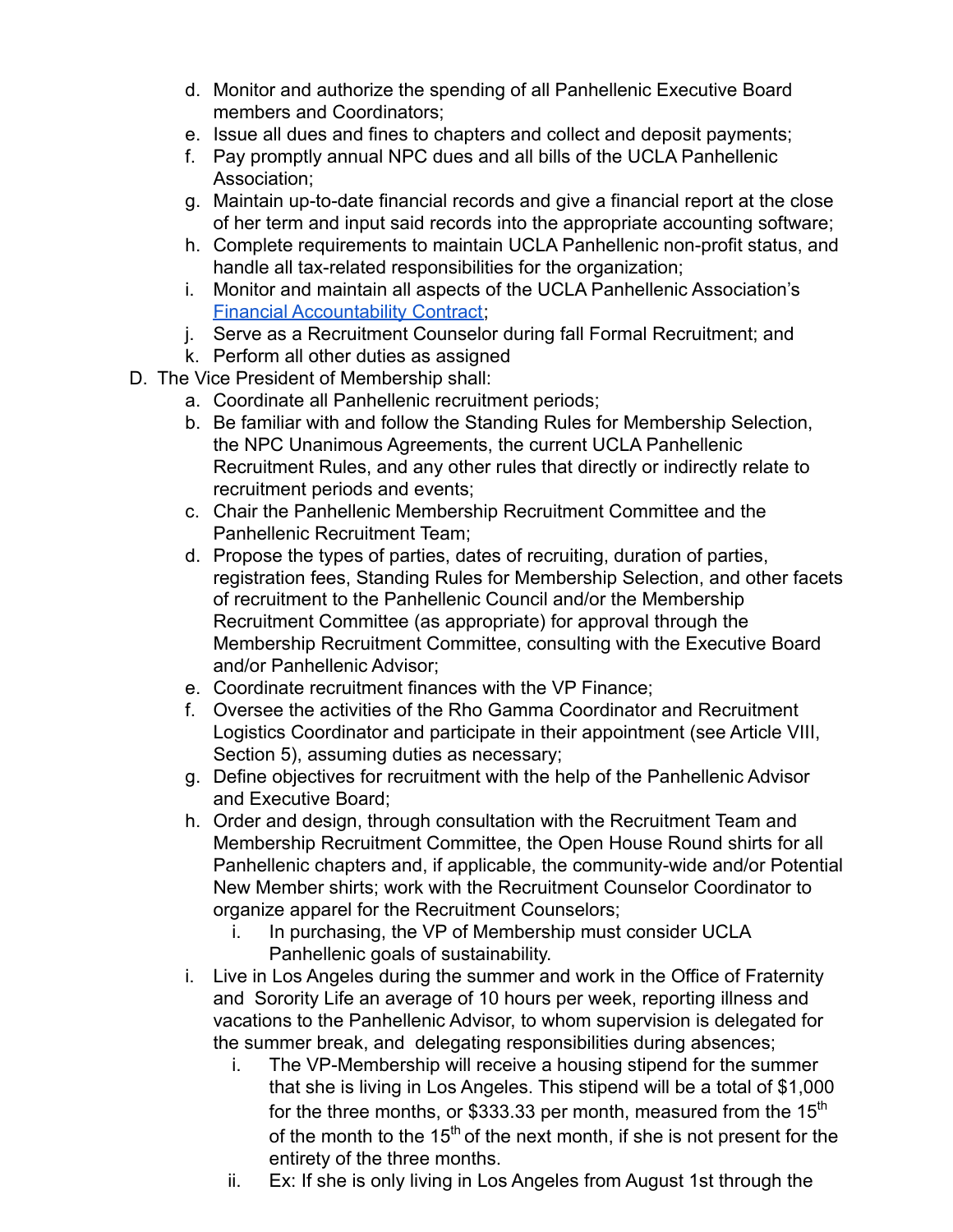beginning of the quarter, she would receive 1.5 months' worth of the stipend (\$500).

- j. Serve as a signatory for the Panhellenic Council;
- k. Monitor and maintain all aspects of the UCLA Panhellenic Association's Financial [Accountability](https://docs.google.com/document/u/3/d/1-Y-tjHOAfePgguMyMyZIuFMPlr_kGsv4r6oV317xxek/edit) Contract; and
- l. Perform all other duties as assigned.
- E. The Vice President of Risk Management shall:
	- a. Organize, attend, and preside over all regular Panhellenic social chair and risk management meetings (e.g., trainings, calendarings, etc.);
	- b. Work with chapters to educate the Panhellenic community on social policies and regulations;
	- c. Educate the Panhellenic community on risk reduction techniques;
	- d. Report violations of the Panhellenic social policy to the EVP;
	- e. Review all Panhellenic chapters' social event registrations to ensure adherence to UCLA and UCLA Panhellenic Association policies, including maintaining an event registration log in which all documents are archived for 5 years;
	- f. Spend 1 hour daily reviewing event registration forms and answering eventor risk management-related questions and hold scheduled or appointment-based office hours for Panhellenic chapters seeking counsel on the above;
	- g. Co-chair the Sexual Violence Prevention Committee (SVPC) with the VP of Women's Wellness;
		- i. Hold biweekly meetings for the SVPC to discuss ongoing issues and brainstorm community-wide changes and action plans;
		- ii. Host quarterly round tables open to the Panhellenic community on issues related to the committee's objectives;
		- iii. Maintain the integrity and purpose of the SVPC in accordance with its Objectives;
	- h. Serve as a Recruitment Counselor during fall Formal Recruitment; and
	- i. Perform all other duties as assigned.
- F. The Vice President of Programming shall:
	- a. Plan and promote programs to unite and excite the Panhellenic community, with an emphasis on internal and external engagement and collaboration in such programs;
	- b. Lead outreach to fellow Greek councils and UCLA campus organizations to co-program events and increase communications across various social groups;
	- c. Serve as coordinator and source of information for UCLA campus reservation details (Bruin Plaza, AGB, etc.) for Panhellenic chapters;
	- d. Consult with Panhellenic chapters on the planning of their respective philanthropy events, including campus reservations and logistical support, with the support of a Service Coordinator if desired;
		- i. Work with Vice President of Risk Management to prevent overlap in chapter philanthropy event scheduling;
	- e. Coordinate the Panhellenic Awards ceremony during spring quarter, including distributing and reading awards applications, organizing the event, and securing a guest speaker if desired;
	- f. Advise the Service Coordinator on their respective position descriptions and participate in their appointment (see Article VIII, Section 5), assuming duties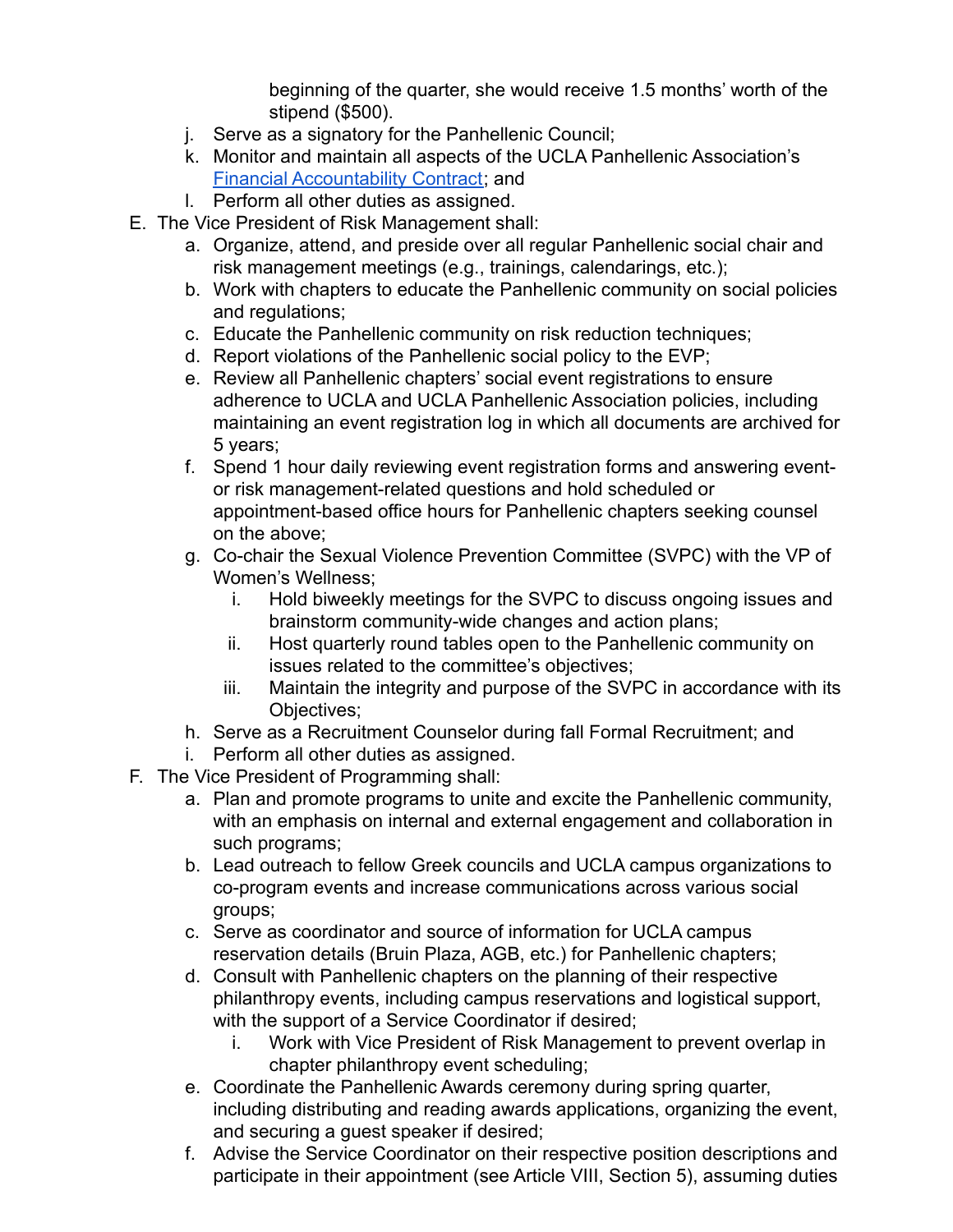as necessary;

- g. Coordinate Panhellenic sustainability efforts in keeping with UCLA goals and targets of carbon neutrality;
- h. Serve as a signatory for the Panhellenic Council;
- i. Serve as a Recruitment Counselor during fall Formal Recruitment; and
- j. Perform all other duties as assigned.
- G. The Vice President of Scholarship shall:
	- a. Be responsible for all scholarship reports, awards, and programs, including the coordination of the scholarship portion of the Panhellenic Awards Night;
	- b. Serve as the Panhellenic Council liaison to the Order of Omega and Rho Lambda honor societies, announcing all meetings and events relating to the organizations to Panhellenic chapters;
	- c. Meet with chapters that are below the all-women's average GPA and work with them to set academic goals and action plans to ensure success;
	- d. Serve as a Recruitment Counselor during fall Formal Recruitment; and
	- e. Perform all other duties as assigned.
- H. The Vice President of Community Development shall:
	- a. Coordinate the fall New Member Forum and all new member education programming throughout the year;
	- b. Work with chapter member education teams on retention and education efforts;
	- c. Chair the Junior Panhellenic Council with assistance from the VP Programming as necessary;
	- d. Emphasize educating the Panhellenic community in themes of Panhellenic history of discrimination at UCLA, exclusion, diversity, implicit bias, microaggression, and/or accountability in their work for this role with support of any other officers as deemed necessary;
	- e. Co-chair the Equity, Diversity, and Inclusion Committee (EDIC) with the VP Women's Wellness;
		- i. Hold biweekly meetings for EDIC to discuss ongoing issues and brainstorm community-wide changes and action plans;
		- ii. Ensure representatives from all chapters are present on EDIC and consistently attend weekly meetings;
		- iii. Connect with the Office of Fraternity and Sorority Life and the UCLA Equity, Diversity, and Inclusion Office to consult on shared issues and spread cross-campus programming with the assistance of VP Programming as necessary;
		- iv. Maintain the integrity and purpose of EDIC in accordance to its Objectives;
	- f. Serve as a Recruitment Counselor during fall Formal Recruitment; and
	- g. Perform all other duties as assigned.
- I. The Vice President of Women's Wellness shall:
	- a. Promote a healthy lifestyle to Panhellenic women through wellness programming, such as seminars, workshops, info sheets, etc.;
	- b. Collaborate with campus organizations focusing on healthy living, and ensure Panhellenic women are aware of campus health resources, including counseling services;
	- c. Co-chair the Equity, Diversity, and Inclusion Committee (EDIC) with the VP Community Development;
		- i. Hold biweekly meetings for EDIC to discuss ongoing issues and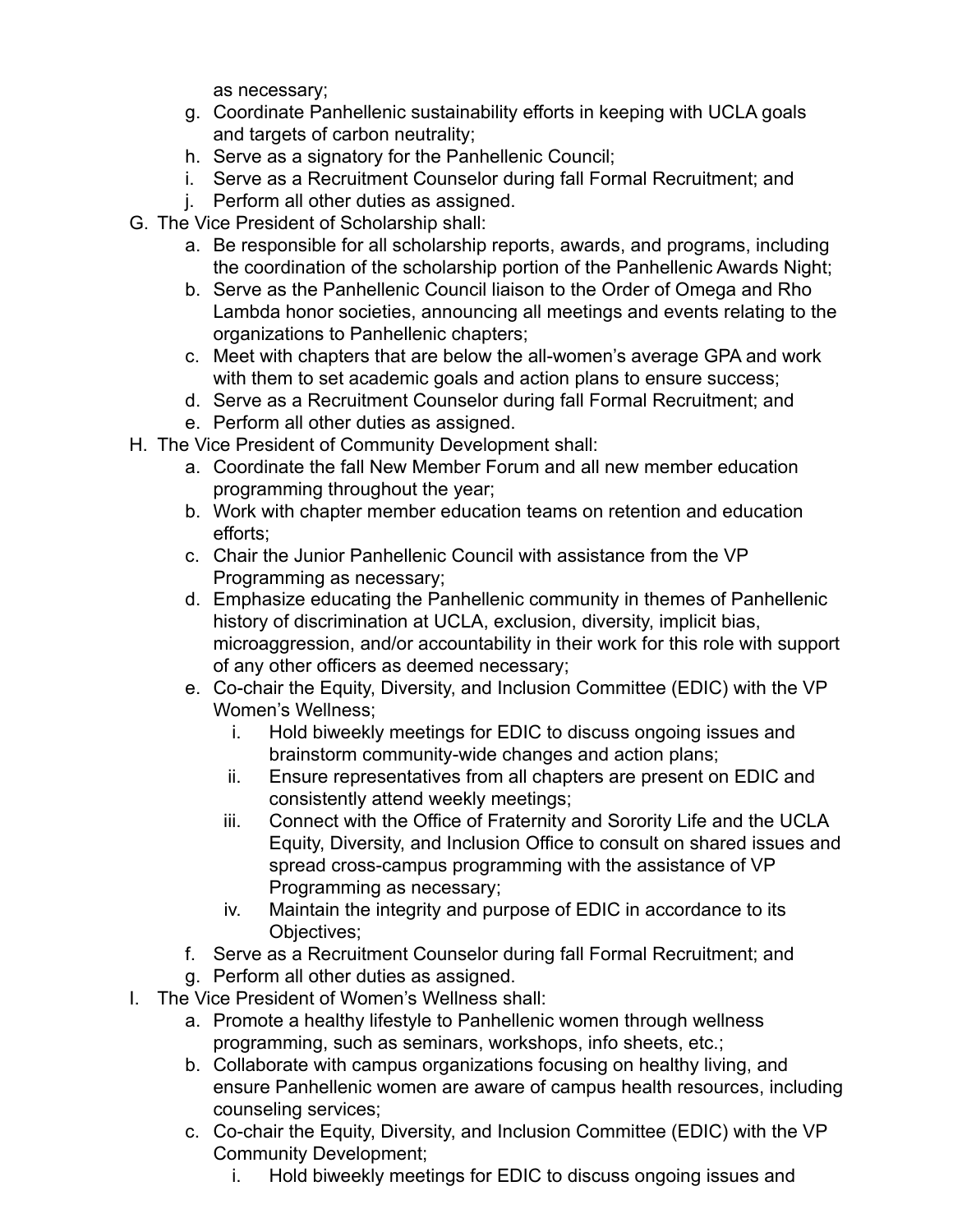brainstorm community-wide changes and action plans;

- ii. Ensure representatives from all chapters are present on EDIC and consistently attend biweekly meetings;
- iii. Connect with the Office of Fraternity and Sorority Life and the UCLA Equity, Diversity, and Inclusion Office to consult on shared issues and spread cross-campus programming with the assistance of VP Programming as necessary;
- iv. Maintain the integrity and purpose of EDIC in accordance with its Objectives;
- d. Co-chair the Sexual Violence Prevention Committee (SVPC) with the VP of Risk Management;
	- i. Hold biweekly meetings for the SVPC to discuss ongoing issues and brainstorm community-wide changes and action plans;
	- ii. Host quarterly round tables open to the Panhellenic community on issues related to the committee's objectives;
	- iii. Maintain the integrity and purpose of the SVPC in accordance with its Objectives;
- e. Work with official campus offices such as Counseling and Psychological Services, Title IX, and Campus Assault & Resources Education (CARE), among others, to provide educational programs and training opportunities to the Panhellenic community;
- f. Serve as a Recruitment Counselor during fall Formal Recruitment; and
- g. Perform all other duties as assigned.
- J. The Vice President of Communications shall:
	- a. Keep Panhellenic files, rosters, and directories up to date;
	- b. Record minutes, including attendance, at all meetings of the Panhellenic Council;
	- c. Distribute Panhellenic Council minutes via e-mail to chapter presidents, chapter delegates, and the NPC Area Advisor on a weekly basis;
	- d. Manage the Panhellenic Council website to ensure that all information is accurate, current, and in keeping with the Council's current brand;
	- e. Manage all Panhellenic Council social media profiles;
	- f. Announce the events of the UCLA Panhellenic Association to the campus community;
	- g. Assist the Panhellenic President (and other members of the Panhellenic Council if applicable) in all official communications, including but not limited to email correspondence and official statements;
	- h. Advise the Graphic Design Coordinator and participate in her appointment (see Article VIII, Section 5), assuming duties as necessary;
	- i. Serve as a Recruitment Counselor during fall Formal Recruitment; and
	- j. Perform all other duties as assigned.

# **Article V. The Panhellenic Council**

#### Section 1. Authority:

The governing body of the UCLA Panhellenic Association shall be the Panhellenic Council, led by the Executive Board. It shall be the duty of the Panhellenic Council to conduct all business related to the overall welfare of the UCLA Panhellenic Association including, but not limited to: biannually review the parameters as adopted in the recruitment rules for the automatic adjustment of total; annually determine dues; approve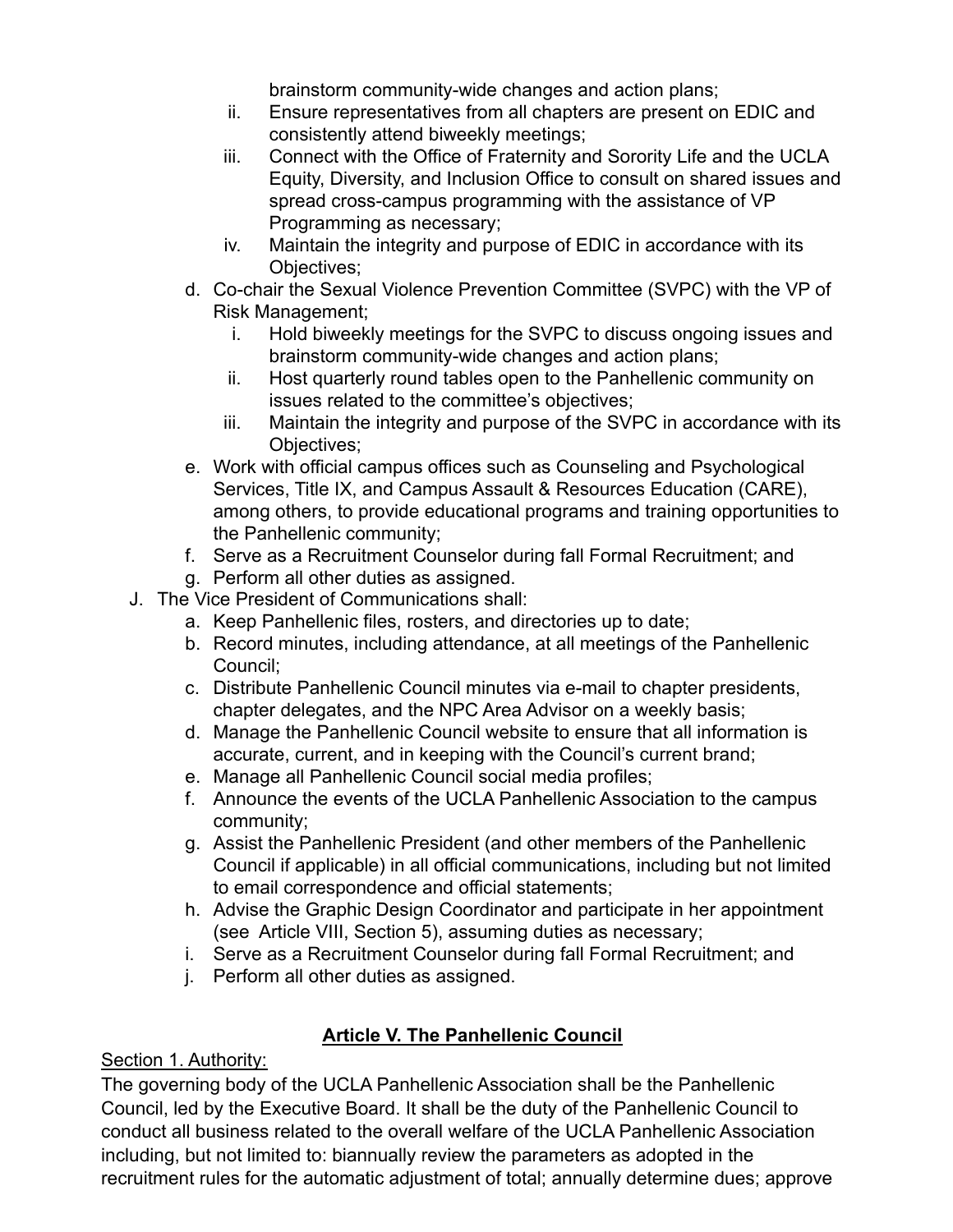the quarterly budget; consider extension; set a calendar of events; determine programming; and establish recruitment rules and recruitment style. The Panhellenic Council shall also have the authority to adopt rules governing the Panhellenic Association that do not violate the sovereignty, rights and privileges of member women's sororities.

#### Section 2. Composition and Privileges:

The UCLA Panhellenic Council shall be composed of one delegate from each regular, provisional and associate member group at UCLA as identified in Article III. The delegates shall be the voting members of the Panhellenic Council except as otherwise provided in Article III of these bylaws. If a delegate is absent, a chapter's vote may be cast by a member of the sorority, providing her credentials have been presented to the association President.

#### Section 3. Selection of Delegates:

Delegates to the Panhellenic Council shall be selected by their respective women's sorority chapters to serve for a term of one year commencing the beginning of Winter Quarter each year.

#### Section 4. Delegate Vacancies:

When a delegate vacancy occurs, it shall be the responsibility of the sorority affected to select a replacement within two weeks and to notify the Panhellenic Association VP Communications and the President of her name, email address and telephone number.

#### Section 5. Regular Meetings:

Regular meetings of the Panhellenic Council shall be held at a time and place established at the beginning of each academic term.

## Section 6. Special Meetings:

Special meetings of the Panhellenic Council may be called by the Panhellenic President when necessary, and shall be called by her upon the written request of no fewer than one-fourth of the member women's sororities of the UCLA Panhellenic Association. Notice of each special meeting of the Panhellenic Council shall be sent to each member of the Panhellenic Council at least 24 hours prior to convening the meeting; however, such notice may be waived, and attendance at such meeting shall constitute waiver of said notice.

#### Section 7. Quorum:

Two-thirds of the delegates from the member sororities of the UCLA Panhellenic Association shall constitute a quorum for the transaction of business.

## Section 8. Vote Requirements:

Proposed motions on issues that impact a chapter as a whole must be announced at a meeting to allow opportunity for said chapter's/chapters' input before the Panhellenic Council may take a vote on the issue at the next week's meeting.

A two-thirds vote of the Panhellenic Council shall be required to approve a recolonization plan and for all extension-related votes (Article X). All other votes, unless specified in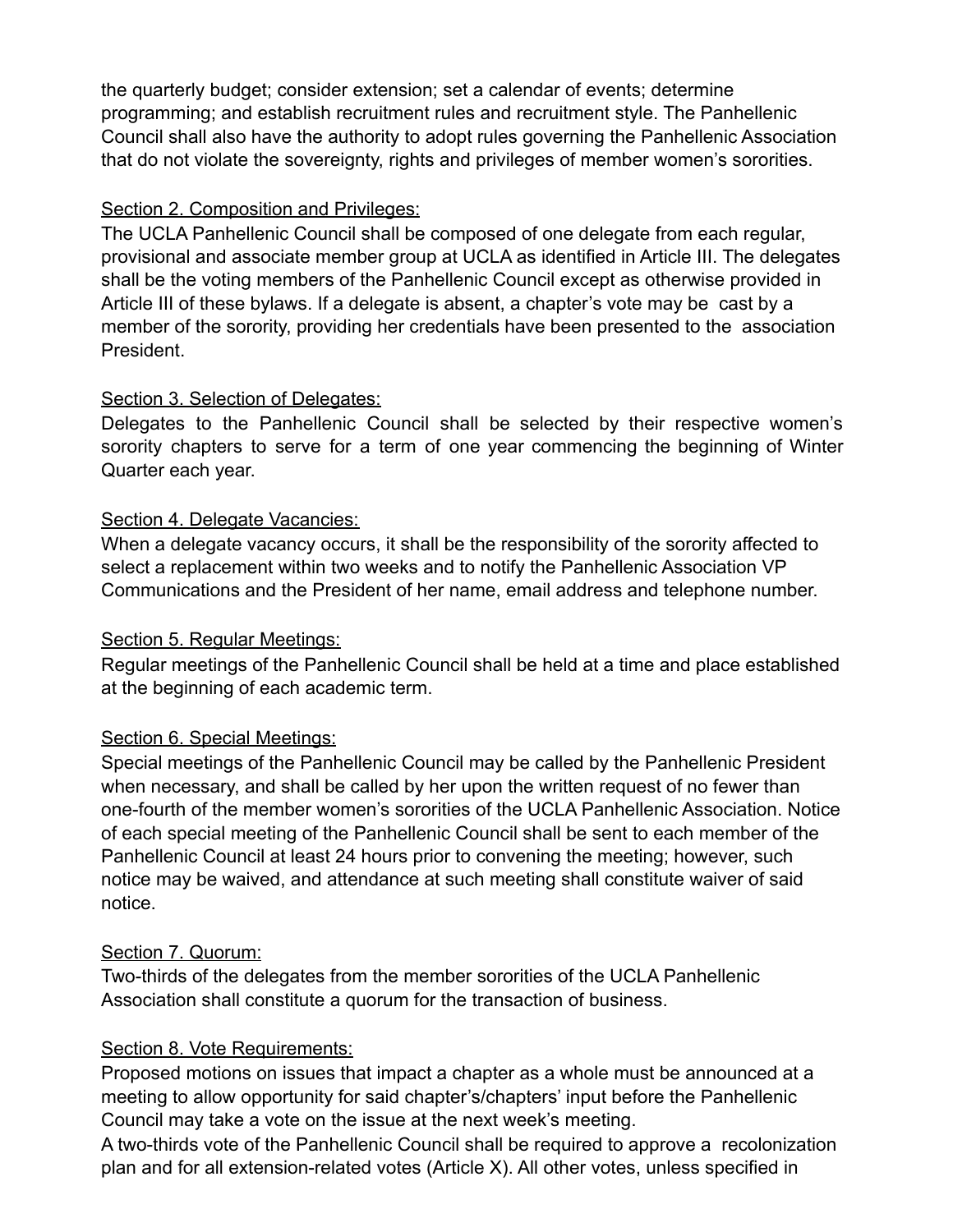these bylaws, shall require a majority vote for adoption. (See Article XIII on Amendment of Bylaws for specific voting requirements for the amendment of these bylaws.)

## **Article VI. The Executive Board**

#### Section 1. Composition:

The composition of the executive board shall be the President, Executive Vice President, VP Finance, VP Membership, VP Risk Management, VP Programming, VP Scholarship, VP Community Development, VP Women's Wellness, and VP Communications.

#### Section 2. Duties:

The Executive Board shall administer routine business between meetings of the Panhellenic Council and such other business as has been approved for action by Panhellenic Council vote. At the next regular meeting of the Panhellenic Council, the Executive Board officers shall also report actions they have taken and record the actions in the minutes of that meeting.

#### Section 3. Regular Meetings:

Regular meetings of the Executive Board shall be held at a time and place established at the beginning of each academic term.

#### Section 4. Special Meetings:

Special meetings of the Executive Board may be called by the President when necessary and shall be called by her upon the written request of three members of the Executive Board.

#### **Article VII. The Panhellenic Advisor**

Section 1. Appointment:

The Panhellenic advisor of the UCLA Panhellenic Association shall be appointed by the UCLA administration.

#### Section 2. Authority:

The Panhellenic advisor shall serve in an advisory capacity to the UCLA Panhellenic Association. The Panhellenic advisor shall have voice but no vote in all meetings of the Panhellenic Council and the Executive Board.

## **Article VIII. Committees**

#### Section 1. Standing Committees:

- A. Committees: The standing committees of the UCLA Panhellenic Association shall be the Judicial Board, the Membership Recruitment Committee, and the Board of Coordinators.
- B. Term: The standing committees shall serve for a term of one year, which shall coincide with the regular terms of Executive Board officers.

#### Section 2. Appointment of Committee Membership:

The Executive Board shall appoint members and chairs of all standing and special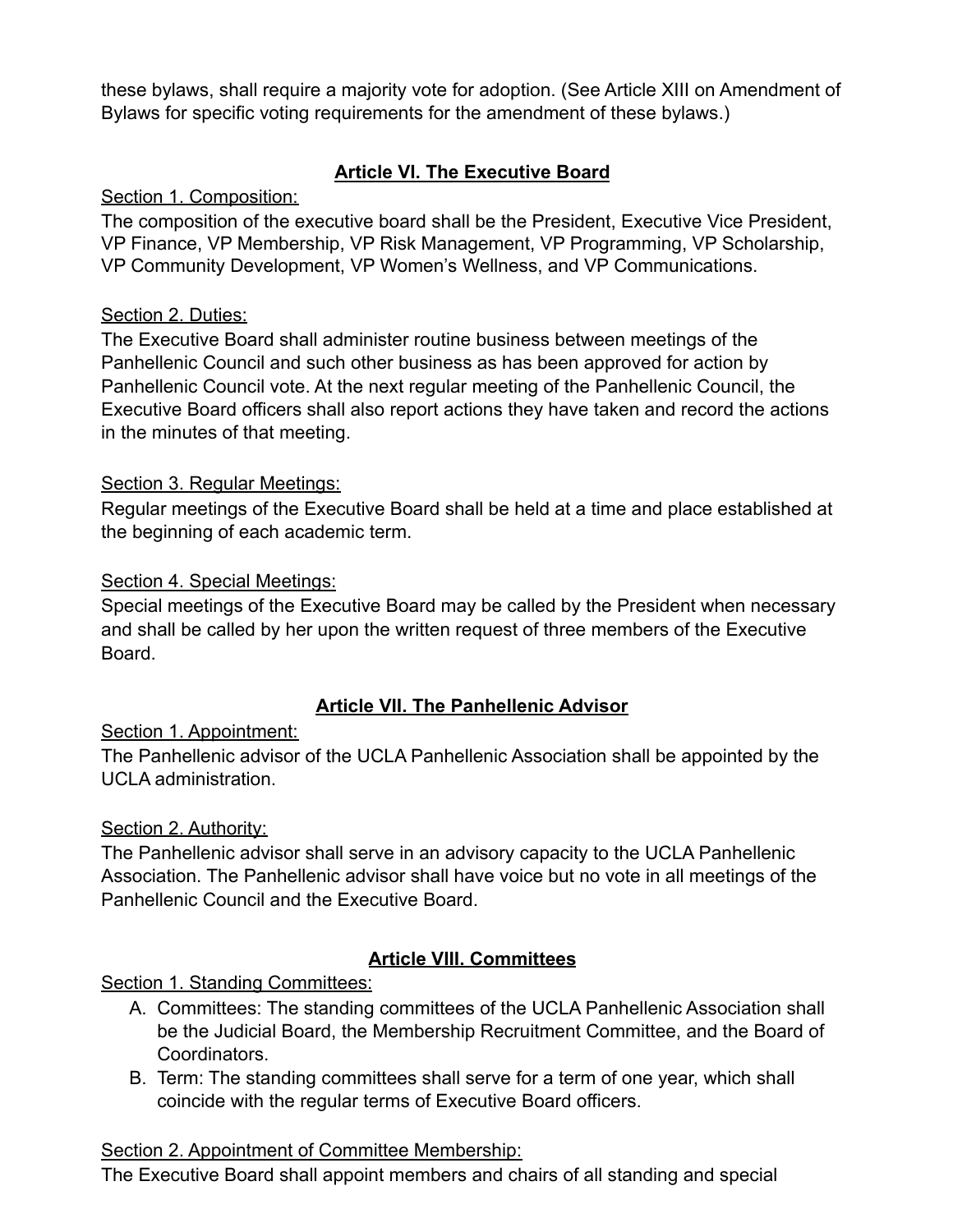committees, except as provided otherwise in these bylaws, and in making these appointments, recognize fair representation from all member women's sororities as much as possible. The president shall be an ex-officio member of all committees except the Judicial Board.

#### Section 3. Judicial Board:

The Judicial Board shall consist of the Executive Vice President as chairman and five chapter Presidents randomly selected in accordance with the Panhellenic Judicial Procedure. The Panhellenic advisor shall serve as a non-voting ex-officio member. The Judicial Board members shall participate in training to be educated about the purpose of the board, the rules and regulations the Judicial Board will monitor, the procedures to be followed, proper questioning techniques, the rights of the charged organizations, evaluating evidence, and deliberations and sanctioning. The Judicial Board shall educate member sororities about the Panhellenic judicial procedure.

In accordance with NPC Unanimous Agreement VII: College Panhellenic Association Judicial Procedure, it shall be the Judicial Board's duty to hold a hearing to adjudicate all alleged violations of the NPC Unanimous Agreements and the bylaws, code of ethics, standing rules and membership recruitment regulations of the UCLA Panhellenic Association that are not settled informally or through mediation. The entire Judicial Board shall conduct the hearing unless the Panhellenic Council adopts rules for the hearing to be conducted by a committee of the Judicial Board. The members of the Judicial Board shall maintain confidentiality throughout and upon completion of the judicial process. The judicial board shall only be composed of members from member chapters. Provisional member chapters therefore cannot hold a seat on the Judicial Board.

#### Section 4. Membership Recruitment Committee:

The Membership Recruitment Committee shall consist of the VP Membership as chair and one representative from each regular, provisional, and associate member. Alumnae advisors may attend meetings of the committee. The alumnae advisors shall have voice but no vote. This committee shall review and develop membership recruitment rules and submit them for discussion and approval to the Panhellenic Council before the end of the academic term preceding the membership recruitment period. After each membership recruitment period, the chair of this committee shall present a full report, including recommendations, to the Panhellenic Council based on an analysis of the recruitment statistics and recruitment evaluations from new members, potential new members who withdrew, each member group and chapter advisor.

#### Section 5. Board of Coordinators:

The Board of Coordinators shall consist of the following five positions, which may be added to or amended in the future as deemed necessary by the Panhellenic Executive Council. If the Panhellenic Executive Council does not deem any applicants qualified for the job, the Executive Board member who is responsible for that coordinator shall take over the responsibilities for that term. Coordinator applicants must meet the same eligibility requirements as Executive Board officers, and the Rho Gamma Coordinator must have participated in formal recruitment as an active chapter member at least once. The coordinators have the following duties: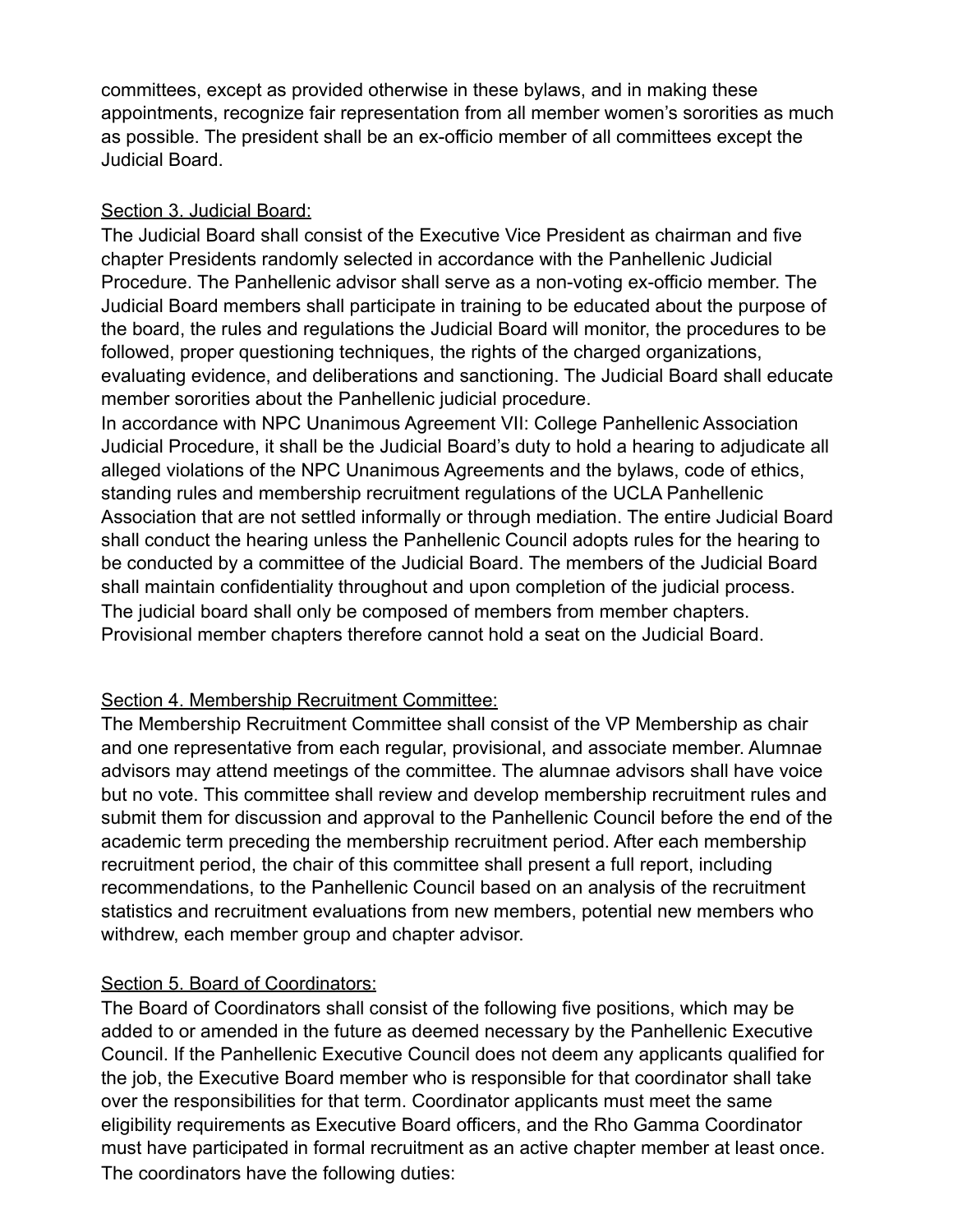- A. The Recruitment Counselor Coordinator shall:
	- a. Work with the VP Membership and Panhellenic Advisor to organize recruitment counselor recruitment selection, including interviewing applicants if necessary and notifying those selected;
	- b. Keep recruitment counselors informed of recruitment plans over the summer, including scheduling participation in summer promotional activities for those on campus;
	- c. Prepare recruitment counselor notebooks;
	- d. Organize recruitment counselor schedules for the week prior to formal recruitment and for formal recruitment itself;
	- e. Ensure recruitment counselors understand their duties, roles, and responsibilities;
	- f. Understand recruitment rules and guidelines set by NPC and the UCLA Panhellenic Association;
	- g. Act as liaison between the Recruitment Team and/or Executive Board and recruitment counselors;
	- h. Assist in the coordination of continuous open recruitment periods and events as deemed necessary;
	- i. Assume the responsibilities of the VP Membership when she is unavailable;
	- j. Live in Los Angeles during the summer and work in the Office of Fraternity and Sorority Life an average of 10 hours per week, reporting illness and vacations to the Panhellenic Advisor, to whom supervision is delegated for the summer break, and delegating responsibilities during absences;
		- i. The Recruitment Counselor Coordinator will receive a housing stipend for the summer that she is living in Los Angeles. This stipend will be a total of \$1,000 for the three months, or \$333.33 per month, measured from the 15<sup>th</sup> of the month to the 15<sup>th</sup> of the next month, if she is not present for the entirety of the three months.
		- ii. Ex: If she is only living in Los Angeles from August 1st through the beginning of the quarter, she would receive 1.5 months' worth of the stipend (\$500).
	- k. Hold office hours of a minimum of one hour per week in the Office of Fraternity and Sorority Life; and
	- l. Perform all other duties as assigned.
- B. The Recruitment Logistics Coordinator shall:
	- a. Organize and schedule room and board throughout the recruitment period for recruitment counselors and Panhellenic executive officers;
	- b. Make arrangements and reservations for the recruitment counselor retreat prior to fall formal recruitment;
	- c. Coordinate all logistical, event planning, and catering aspects of formal recruitment, including management of Recruitment Headquarters and preferencing; and
	- d. Preferably live in Los Angeles during the summer and work in the Office of Fraternity and Sorority Life an average of 10 hours per week, reporting illness and vacations to the Panhellenic Advisor, to whom supervision is delegated for the summer break, and delegating responsibilities during absences; or guarantee reliable, rapid, and consistent communication with the Recruitment Team during recruitment planning.
- C. The Greek Week Coordinator shall:
	- a. Act as the Panhellenic liaison to the Greek Week Committee for the Greek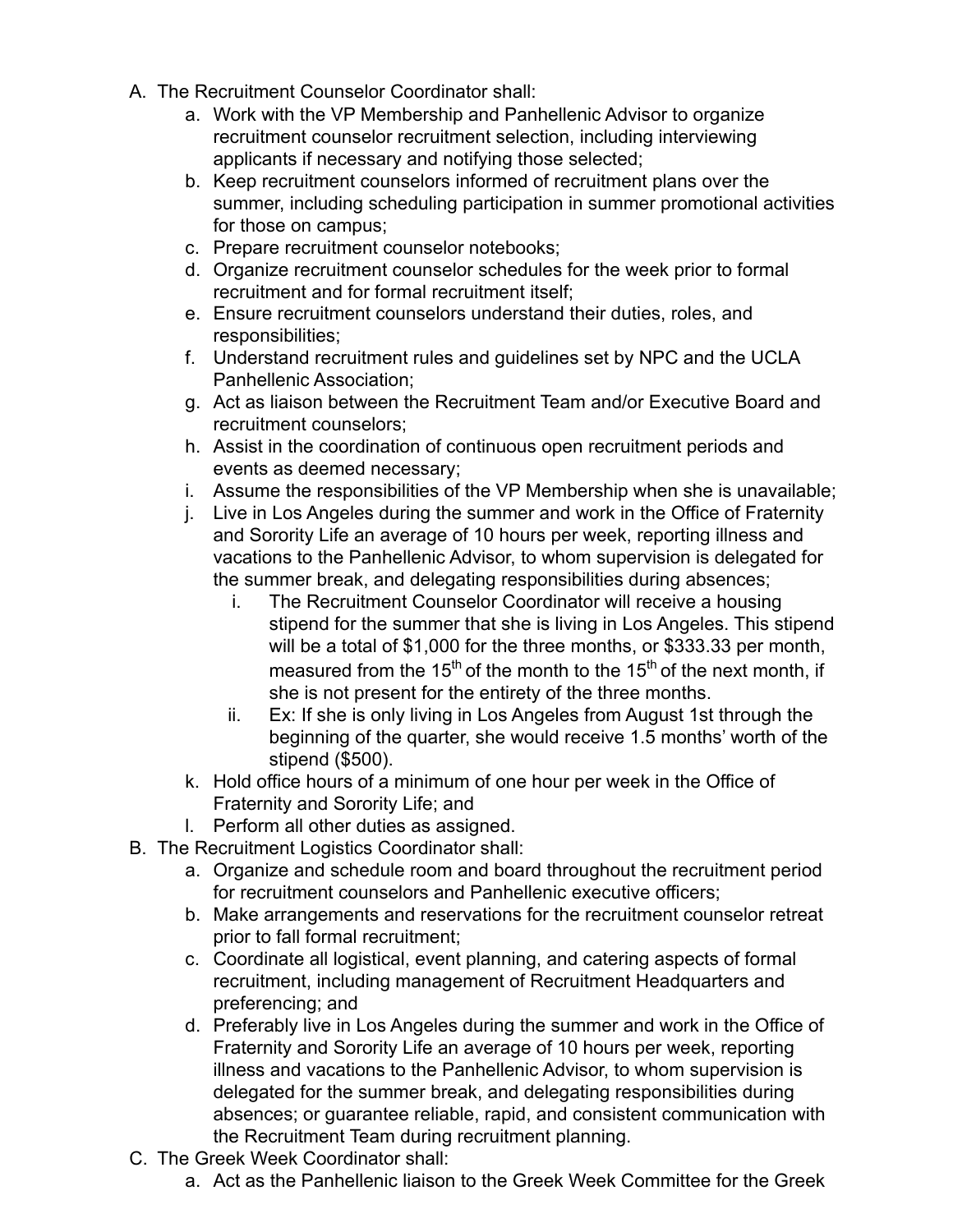Week that occurs during the winter quarter after her term has officially ended;

- b. Shadow the current Greek Week Coordinator for the Greek Week shortly following her appointment in order to gain insight into planning and execution of the upcoming events;
- c. Participate with other council liaisons in appointing Greek Week Executive Board and committee members, along with Greek Week delegates; and
- d. Assist with preparation of Greek Week funding requests, including, but not limited to, annual USAC budget requests, Contingency, and BOD funding.
- e. Note: This position carries into the following winter quarter after the regular term has officially ended.
- D. The Service Coordinator shall:
	- a. Plan and communicate service opportunities for the Panhellenic community; and
	- b. Maintain a current calendar of all Panhellenic philanthropies.
- E. The Graphic Design Coordinator shall:
	- a. Design all Panhellenic flyers and marketing materials, including recruitment materials such as the PNM Handbook and social media graphics;
	- b. Assist with designing apparel for the Executive Board and recruitment counselors; and
	- c. Assist the VP Communications with website maintenance to ensure the Panhellenic Council presents a coherent brand.

These coordinators will be appointed jointly by the current and incoming Executive Board officers to whom supervision is delegated. For example, the Rho Gamma Coordinator will be appointed by the current VP Membership and her successor together. Further, only members who are in good standing with their chapter are eligible for these positions. Finally, the VP Membership, Recruitment Logistics Coordinator, and the Rho Gamma Coordinator must be from different chapters.

#### Section 7. Other Committees:

Other committees, standing or special, shall be appointed as deemed necessary by the Panhellenic Council.

## **Article IX. Finances**

Section 1. Fiscal Year:

The fiscal year of the UCLA Panhellenic Association shall be from January 1<sup>st</sup> to December 31<sup>st</sup> inclusive.

#### Section 2. Contracts:

Signatures of the President or another signatory shall be required to bind the UCLA Panhellenic Association on any contract.

#### Section 3. Checks:

All checks issued on behalf of the UCLA Panhellenic Association shall bear one of the following signatures: President, VP Finance, or VP Membership, when applicable to Recruitment.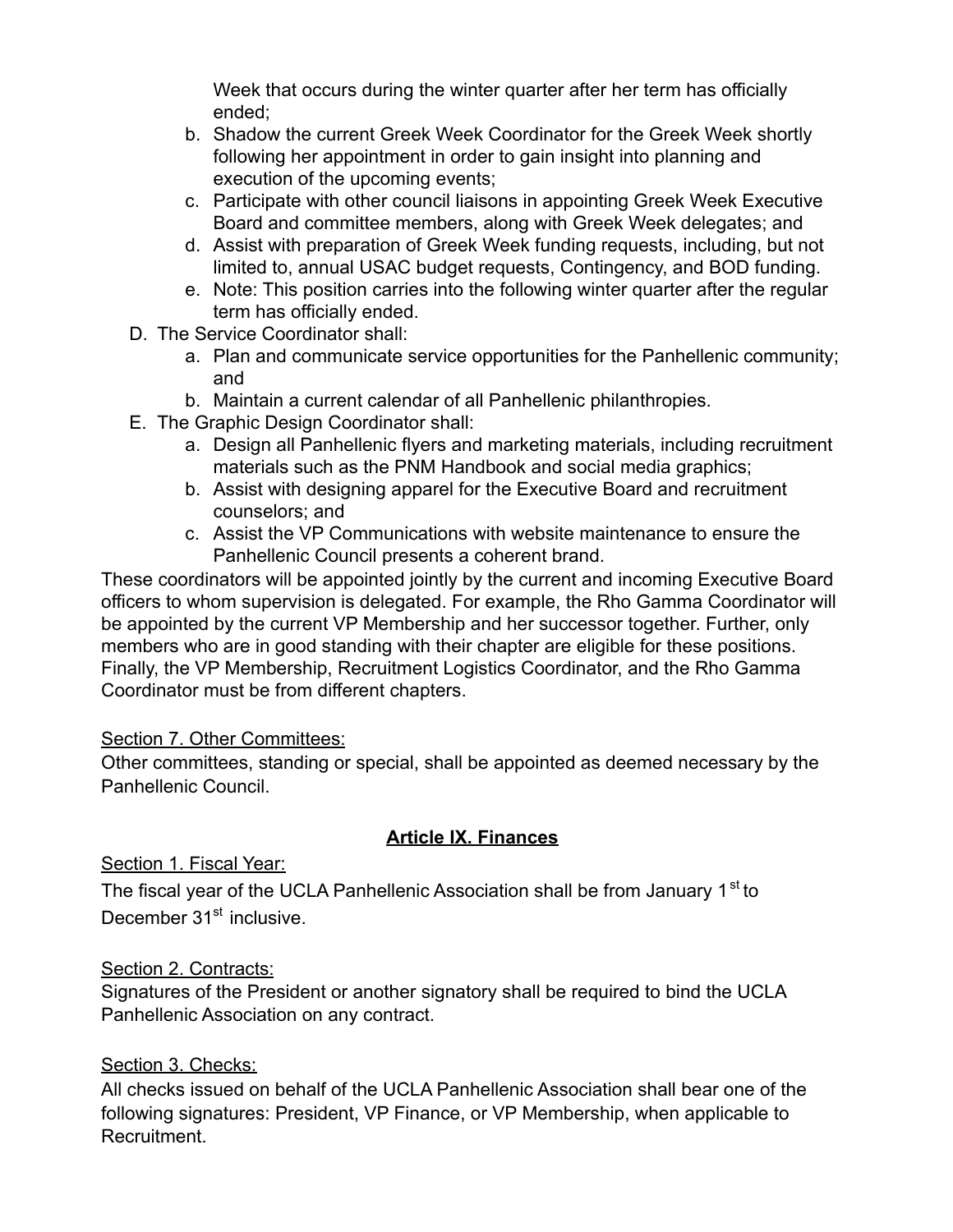## Section 4. Payments:

All payments due to the UCLA Panhellenic Association shall be received by the VP Finance, who shall record them. Checks for payments shall be made payable to the UCLA Panhellenic Association.

## Section 5. Dues:

- A. *NPC dues:* NPC College Panhellenic dues shall be paid yearly as invoiced by the NPC office.
- B. *Panhellenic Association dues:* UCLA Panhellenic Association membership dues shall be an assessment per member and new member per quarter.
	- a. The amount of such dues for the next academic year shall be determined by the Panhellenic Council no later than May of the preceding year.
	- b. The dues of each Panhellenic Association member sorority shall be payable on or before the Friday of the fourth week of fall, winter, and spring quarters at \$8 per person on the roster.
	- c. For every week a due is late, the chapter in question will incur a late fine of \$100. The late policy is cumulative: for example, a due that is 3 weeks late will incur \$300 in addition to the original amount.
	- d. Dues include, but are not limited to, Panhellenic dues and recruitment/Rho Gamma dues.
	- e. Dues will not include the Open House Round shirt for Panhellenic Formal Recruitment, which will be financed by chapters and provided by the Panhellenic Association.
		- i. The Panhellenic Recruitment Team will incorporate affordability into their shirt designs and purchasing.

## Section 6. Fees and Assessments:

- A. The Panhellenic Council shall have the authority to determine fees and assessments as may be considered necessary.
	- a. For every week a fee or fine is late, the chapter in question will incur a late fine of \$20. The late policy is cumulative: for example, a fee that is three weeks late will incur \$60 in addition to the original amount.
	- b. Mandatory Panhellenic events: The Panhellenic Executive Board shall determine the required attendance for all mandatory events and report to chapters the required percentage of chapter attendance at mandatory events three weeks in advance.
	- c. For every member a chapter is below the required attendance percentage, the chapter in question will incur a fine of \$10. For example, if a chapter is below the required attendance percentage by 6 women, it will incur a fine of \$60.
		- i. Makeup attendance events may be required, but will not necessarily replace insufficient attendance fines.
	- d. The late fee/fine policy also applies to mandatory attendance fines.

## Section 7. The UCLA Panhellenic Bank Account:

All dues and fines shall be deposited into the UCLA Panhellenic Bank account, a separate entity from the University of California, Los Angeles. For all expenses and fines relating to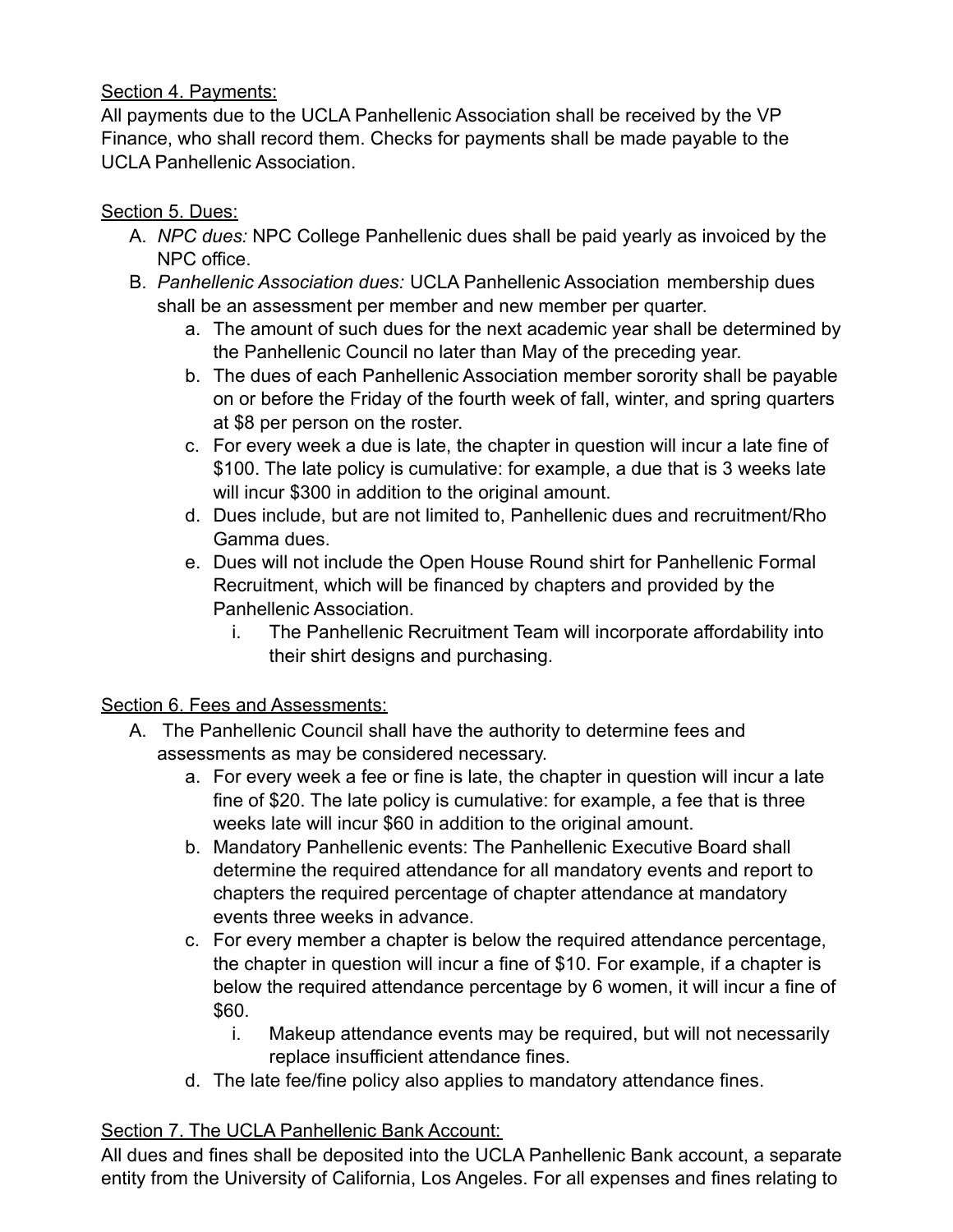the Recruitment period, a separate UCLA Panhellenic Recruitment Bank account shall be used. The only persons with access to both of these accounts are the Panhellenic President and the Vice President of Finance. The VP Membership shall have access to the Recruitment account.

## Section 8. Transactions and Reimbursements:

The Vice President of Finance shall keep record of every transaction made by the Panhellenic Council. For transactions made by an individual on behalf of the Panhellenic Council, the Vice President of Finance shall track all expenses and reimburse the individual from either the UCLA Panhellenic Bank Account or the UCLA Panhellenic Recruitment Bank account once physical proof of the payment is obtained.

# **Article X. Extension**

Section 1. Definition:

Extension is the process of adding an NPC women's sorority. The UCLA Panhellenic Association shall follow all NPC Unanimous Agreements and NPC extension guidelines found on the NPC website and in the Manual of Information.

## Section 2. Voting Rights:

Only regular members of the Panhellenic Council shall vote on extension matters.

## **Article XI. Violation Resolution**

Section 1. Violation:

Chapters shall be held accountable for the conduct of their individual collegiate and alumnae members. Conduct contrary to the NPC Unanimous Agreements, these bylaws, the Panhellenic code of ethics, the standing rules, and/or the membership recruitment regulations of the UCLA Panhellenic Association shall be considered a violation.

## Section 2. Informal Resolution:

Members are encouraged to resolve alleged violations through informal discussion with the involved parties, following procedure dictated in the Standing Rules.

## Section 3. Judicial Process:

If informal discussions are unsuccessful, the judicial process will be set in motion by filing a report of the alleged violation. The UCLA Panhellenic Association shall follow all mediation guidelines found in NPC Unanimous Agreement VII.

- A. *Mediation:* Mediation is the first step of the judicial process. The UCLA Panhellenic Association shall follow all NPC Unanimous Agreements concerning the judicial process found in the Manual of Information.
- B. *Judicial Board Hearing:* When a violation is not settled informally or through mediation, the Judicial Board shall resolve the issue in a Judicial Board hearing. The Panhellenic Council shall adopt procedures in the standing rules for this purpose that are consistent with the NPC Unanimous Agreements.
- C. Appeal of Judicial Board decision: A decision of the Judicial Board may be appealed by any involved party to the NPC College Panhellenic's Judicial Appeal Committee. The UCLA Panhellenic Association shall follow all NPC Unanimous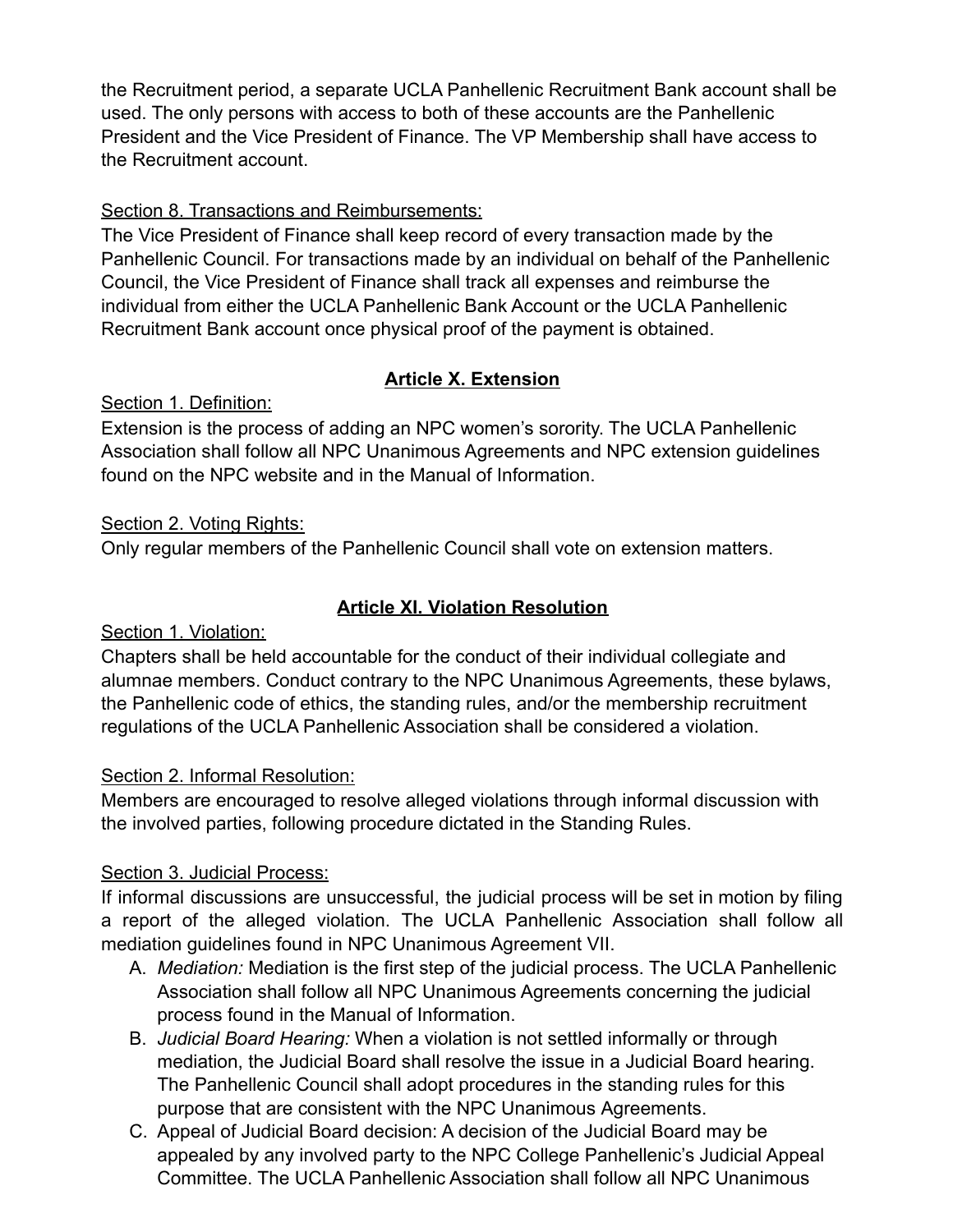Agreements concerning the appeals process found in the Manual of Information.

#### **Article XII. Hazing**

Per the Unanimous Agreements, the National Panhellenic Conference supports all efforts to eliminate hazing. All forms of hazing shall be banned.

#### **Article XIII. Parliamentary Authority**

The rules contained in the current edition of Robert's Rules of Order Newly Revised shall govern the UCLA Panhellenic Association in all cases to which they are applicable and in which they are not inconsistent with the NPC Unanimous Agreements, these bylaws and any special rules of order the UCLA Panhellenic Association may adopt.

## **Article XIV. Amendment of Bylaws**

These bylaws may be amended at any regular or special meeting of the UCLA Panhellenic Council by a two-thirds vote, provided that the proposed amendment has been announced and submitted in writing at the previous regular meeting allowing an opportunity for chapter input.

## **Article XV. Dissolution**

This Association shall be dissolved when only one regular member exists at UCLA. In the event of the dissolution of this Association, none of the assets of the Association shall be distributed to any members of the Association, but after payment of the debts of the Association its assets shall be given to the National Panhellenic Conference.

#### **Standing Rules**

A College Panhellenic Association may wish to adopt additional rules that pertain to the administration of the association. This type of rule belongs in standing rules rather than bylaws. Standing rules are written as a separate document from the bylaws, but should be attached to and distributed with the bylaws.

The following topics (as well as others) are best suited for standing rules:

- Awards
- Code of Ethics
- Recruitment Rules
- Judicial Procedures
- Social Events
- Office Procedures

List of By-Law Amendment Dates:

- *● May 2013*
- *● January 2016*
- *● April 2016*
- *● October 2016*
- *● November 2017*
- *● October 2018*
- *● October 2020*